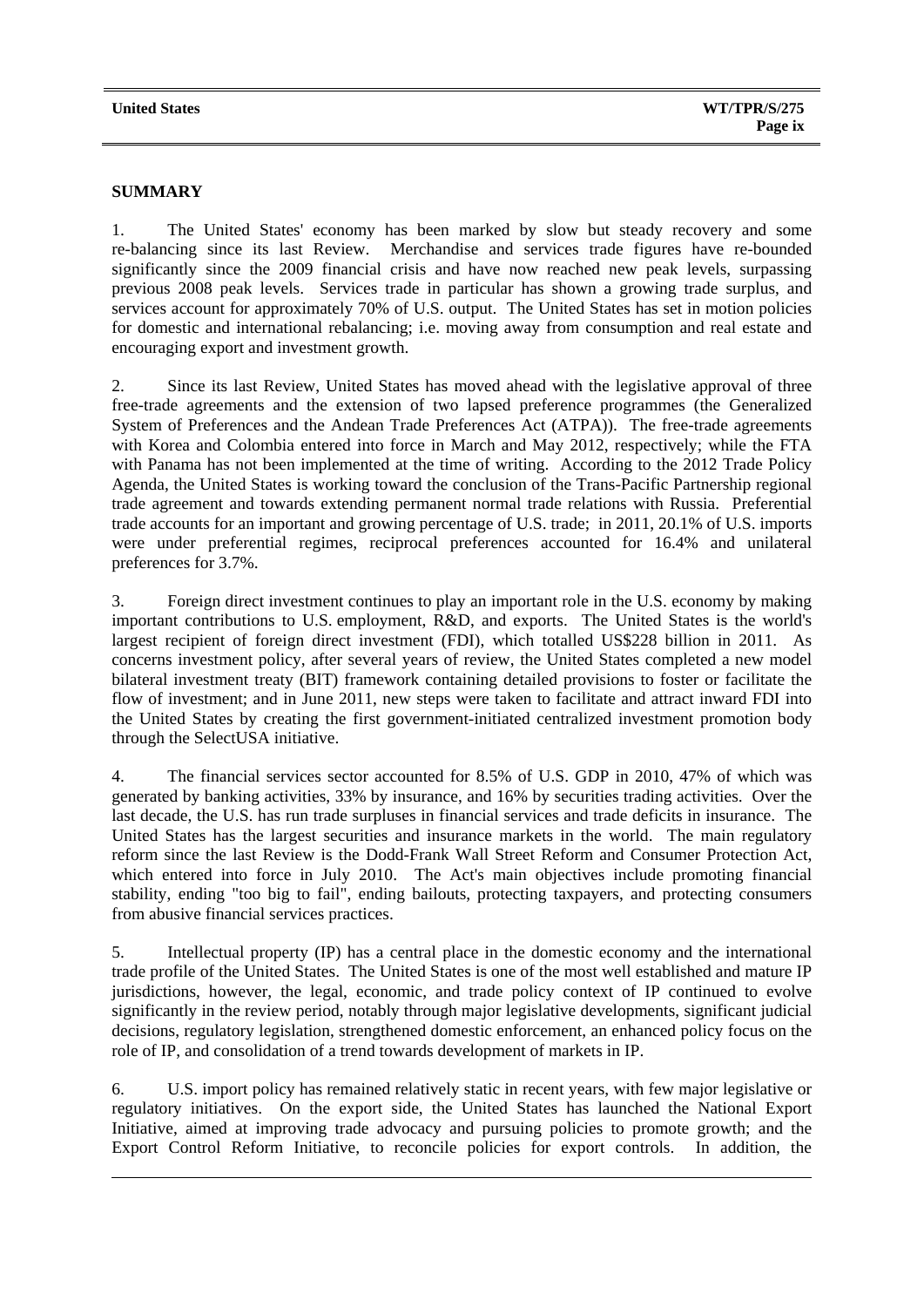Export-Import Bank has significantly increased its export financing to support the National Export Initiative.

7. Since 2010, growth has averaged 2.2% annually. Recovery slowed somewhat in 2011 and original projections for 2012 have been revised slightly downwards, in large part due to the impact of the European financial crisis and its impact on third country markets. While there are generally positive signs in the U.S. recovery, it will still take more time to reach pre-crisis levels, and certain aspects of the economy still show weaknesses, such as the housing market and unemployment levels.

8. International trade and investment policies play an important role in the U.S. economy, with investment, consumer spending, and exports contributing to the growth in real GDP in recent years. In 2010, the President set a goal of doubling exports in five years, and two major policies have since emerged. Exports, as a share of GDP, have grown by 13% since the end of the recession and reached a historic high of 13.8% of GDP in 2011.

9. Following a significant downturn during the financial crisis, U.S. merchandise trade (imports and exports) rebounded in 2010 and 2011 and surpassed 2008 record levels. While both imports and exports grew, import growth outpaced export growth, thus the worsening of the merchandise trade deficit. Imports grew 16% to reach US\$2,236 billion, and exports also grew 16% to reach US\$1,497 billion. Services trade, on the other hand, has shown a strong and growing trade surplus in recent years and has had an important impact on the current account balance. U.S. commercial services exports grew 9.2% in 2011, while imports grew 6.9%, thus the trade in services surplus widened to US\$186 billion.

10. The United States has one of the largest agriculture sectors in the world with a total value of production of US\$372 billion in 2011. It is also the largest agriculture exporting country, with exports of US\$144.8 billion, although agriculture represents less than 1% of GDP. Due to its large share in world production, exports, and imports of agricultural products, developments in the United States, including changes to agricultural policies, have an important impact on world markets. There have been no major changes to agriculture policies in the United States since its last Review, and The Food, Conservation, and Energy Act of 2008 remains the basis for most agricultural programmes until it expires.

11. On customs-related issues, the U.S. continues to move forward on a number of trade facilitating initiatives that were passed into legislation several years ago, but have been delayed or not yet been fully implemented, e.g. scanning of maritime containers and air cargo, thus their full impact or effects are not yet clear. Long-standing laws and regulations on rules of origin and marking requirements remain virtually unchanged, albeit their complexity and application remain unnecessarily cumbersome with the possibility of several different rules being applicable across sectors and final outcome being dependent on a number of factors. The United States also imposes a number of fees or charges on imports that vary depending on the source, value, and type of import; these include the merchandise processing fee, COBRA fees, harbour maintenance tax, agriculture fees, and excise taxes. On customs valuation, the situation has remained virtually unchanged with no new legislation or procedures, and the position is similar for import licensing.

12. U.S. tariff protection on imports remained nearly unchanged during the review period and in general remains relatively low. Significant amounts of trade enter the United States duty free under MFN tariffs with zero rates of duty or through the preference programmes. However, significant tariff peaks remain in certain sectors, such as footwear, leather, textiles and clothing, and in agriculture where there is also a considerable number of non-*ad valorem* tariffs.